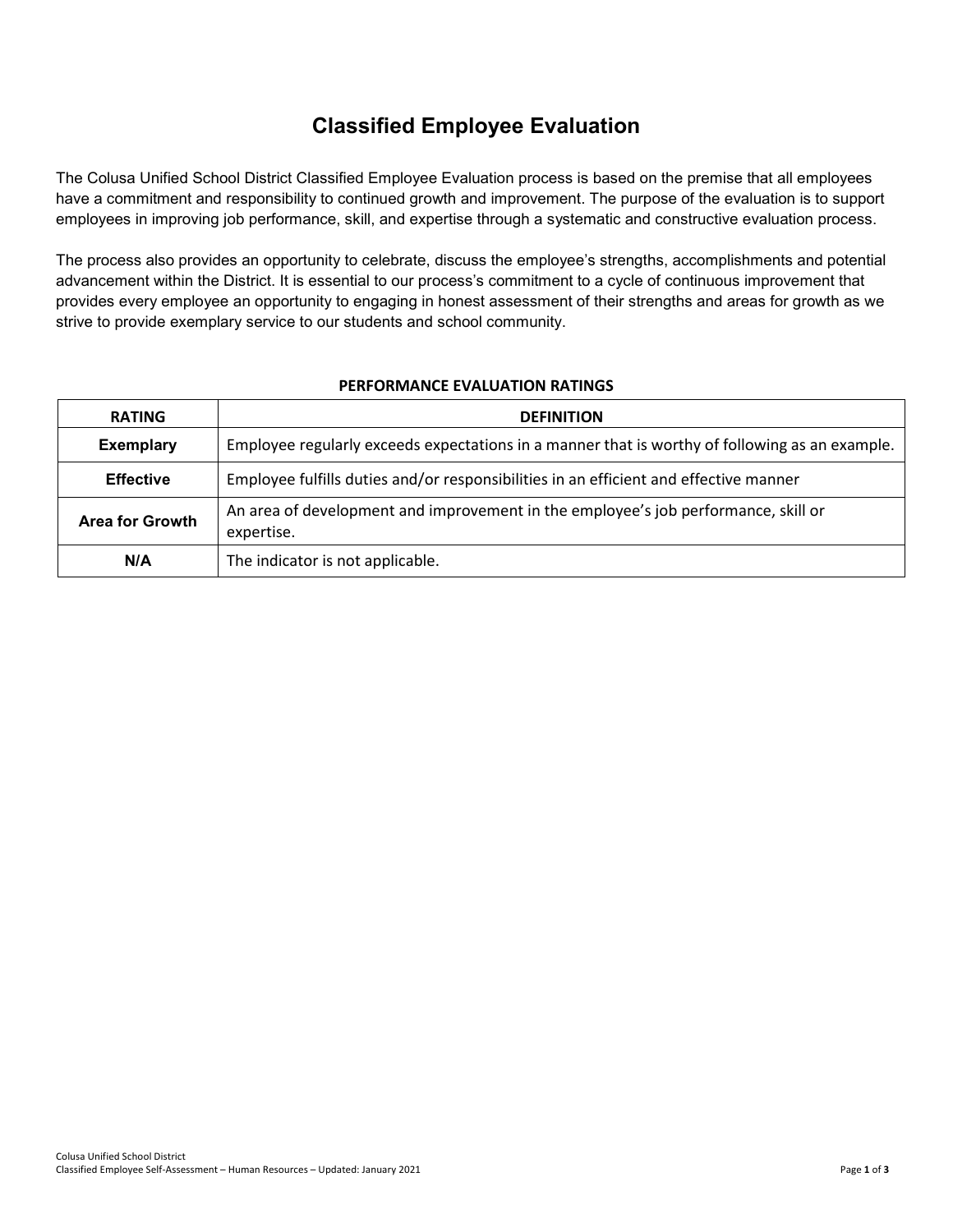## **Classified Employee Evaluation**

| Date:                  |                     |
|------------------------|---------------------|
| <b>Employee Name:</b>  | <b>Employee No:</b> |
| Location/Department:   |                     |
| <b>Position Title:</b> |                     |

|    | <b>Evaluation Standards</b>                                                                                                                                                                                                                 | <b>Exemplary</b> | <b>Effective</b> | Area of<br><b>Growth</b> | <b>Non</b><br><b>Applicable</b> |
|----|---------------------------------------------------------------------------------------------------------------------------------------------------------------------------------------------------------------------------------------------|------------------|------------------|--------------------------|---------------------------------|
| 1. | <b>Quality and Quantity of Work</b> – Work is accurate, thorough, neat,<br>and completed in a timely manner.                                                                                                                                |                  |                  |                          |                                 |
| 2. | Job Knowledge and Skills - Demonstrates knowledge and skills of<br>job duties and their purpose.                                                                                                                                            |                  |                  |                          |                                 |
| 3. | Flexibility, Adaptability and Initiative - Seeks and/or Learns new<br>tasks and assignments when time permits Handles situations<br>appropriately as they arise.                                                                            |                  |                  |                          |                                 |
| 4. | Judgment and Decision Making - Uses good judgment and makes<br>appropriate decisions.                                                                                                                                                       |                  |                  |                          |                                 |
| 5. | Organization and Efficiency - Tasks are organized and prioritized.<br>Materials, equipment, and work area are clean and organized.                                                                                                          |                  |                  |                          |                                 |
| 6. | Care and Operation of Equipment - Properly maintains and operates<br>equipment.                                                                                                                                                             |                  |                  |                          |                                 |
| 7. | <b>Safety</b> – Follows safety guidelines. Maintains and promotes a safe<br>work environment.                                                                                                                                               |                  |                  |                          |                                 |
| 8. | Attendance and Punctuality - Attends work and leaves at<br>appropriate times. Complies with district, department, and building<br>processes and procedures around the use of leaves.                                                        |                  |                  |                          |                                 |
| 9. | Professionalism and Relationships - Develops and maintains<br>effective working relationships with all colleagues, students and the<br>public. Uses positive and appropriate communication while<br>representing District and Board values. |                  |                  |                          |                                 |

**Employee major strengths and accomplishments during the evaluation period.**